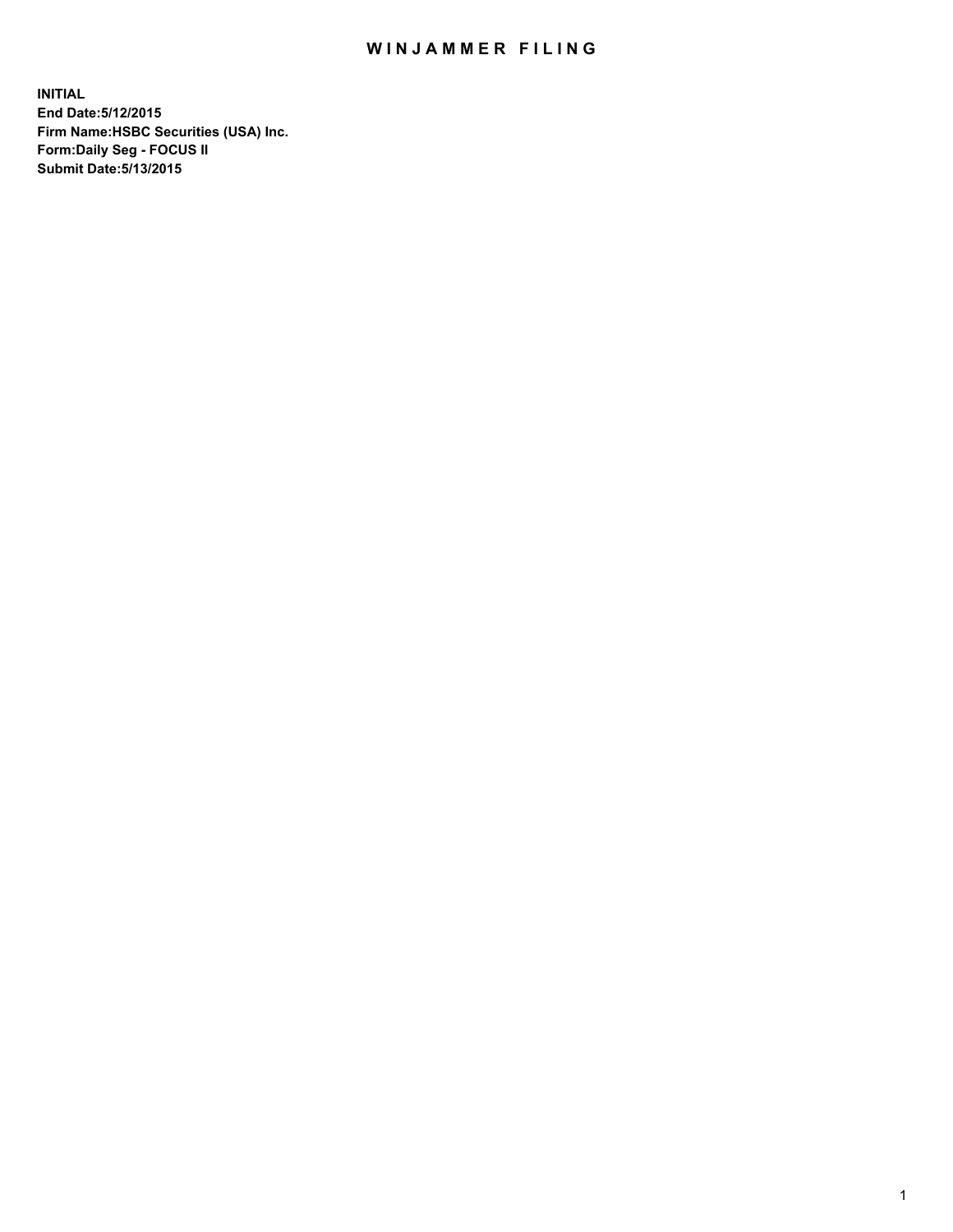## **INITIAL End Date:5/12/2015 Firm Name:HSBC Securities (USA) Inc. Form:Daily Seg - FOCUS II Submit Date:5/13/2015 Daily Segregation - Cover Page**

| Name of Company<br><b>Contact Name</b><br><b>Contact Phone Number</b><br><b>Contact Email Address</b>                                                                                                                                                                                                                         | <b>HSBC Securities (USA) Inc.</b><br>Steven richardson<br>212-525-6445<br>steven.richardson@us.hsbc.com |
|-------------------------------------------------------------------------------------------------------------------------------------------------------------------------------------------------------------------------------------------------------------------------------------------------------------------------------|---------------------------------------------------------------------------------------------------------|
| FCM's Customer Segregated Funds Residual Interest Target (choose one):<br>a. Minimum dollar amount: ; or<br>b. Minimum percentage of customer segregated funds required:% ; or<br>c. Dollar amount range between: and; or<br>d. Percentage range of customer segregated funds required between: % and %.                      | 50,000,000<br>0 <sub>0</sub><br>0 <sub>0</sub>                                                          |
| FCM's Customer Secured Amount Funds Residual Interest Target (choose one):<br>a. Minimum dollar amount: ; or<br>b. Minimum percentage of customer secured funds required:%; or<br>c. Dollar amount range between: and; or<br>d. Percentage range of customer secured funds required between:% and%.                           | 10,000,000<br>0 <sub>0</sub><br>00                                                                      |
| FCM's Cleared Swaps Customer Collateral Residual Interest Target (choose one):<br>a. Minimum dollar amount: ; or<br>b. Minimum percentage of cleared swaps customer collateral required:%; or<br>c. Dollar amount range between: and; or<br>d. Percentage range of cleared swaps customer collateral required between:% and%. | 30,000,000<br>0 <sub>0</sub><br>00                                                                      |

Attach supporting documents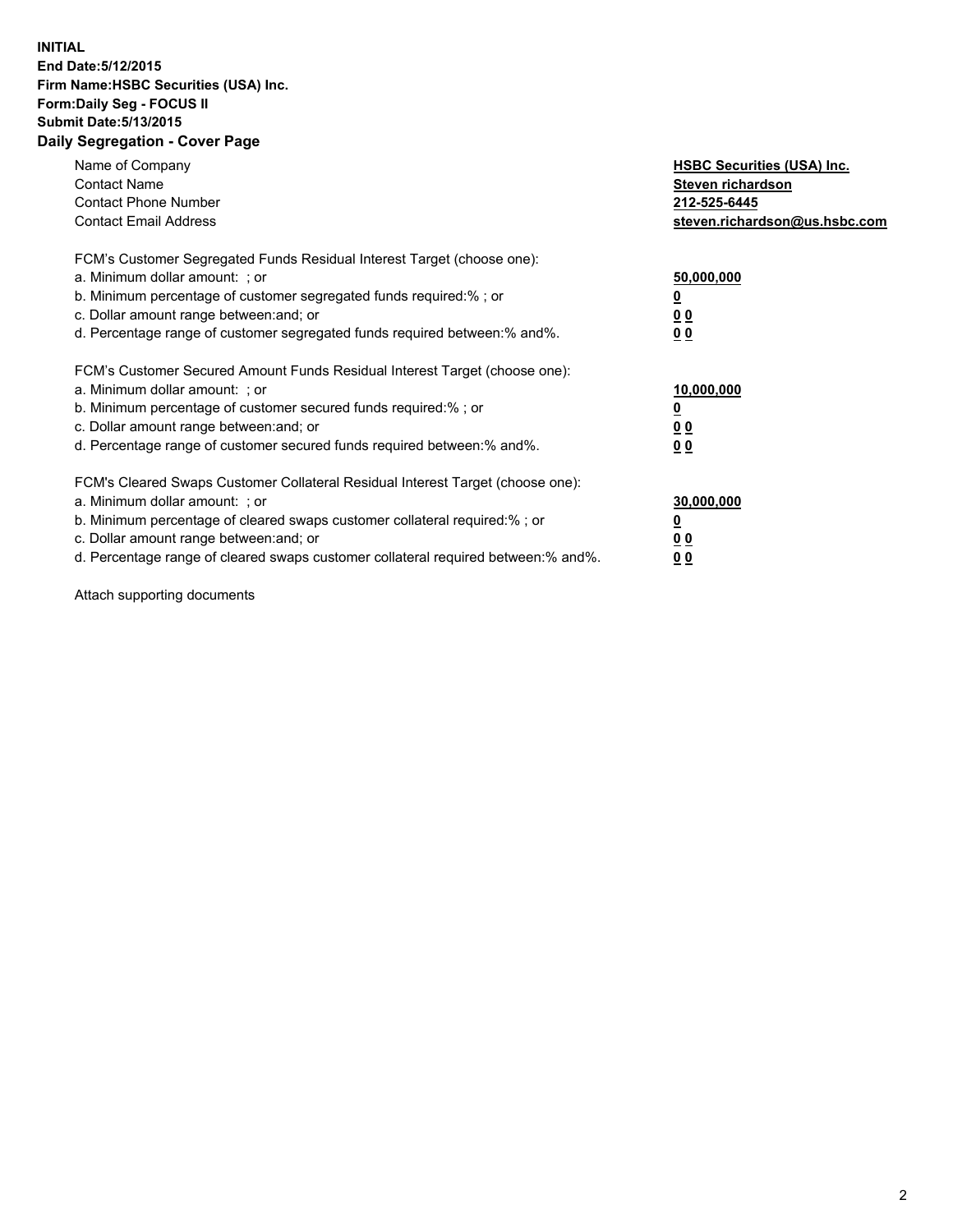**INITIAL End Date:5/12/2015 Firm Name:HSBC Securities (USA) Inc. Form:Daily Seg - FOCUS II Submit Date:5/13/2015 Daily Segregation - Secured Amounts**

Foreign Futures and Foreign Options Secured Amounts Amount required to be set aside pursuant to law, rule or regulation of a foreign government or a rule of a self-regulatory organization authorized thereunder **0** [7305] 1. Net ledger balance - Foreign Futures and Foreign Option Trading - All Customers A. Cash **132,611,802** [7315] B. Securities (at market) **31,035,366** [7317] 2. Net unrealized profit (loss) in open futures contracts traded on a foreign board of trade **285,676** [7325] 3. Exchange traded options a. Market value of open option contracts purchased on a foreign board of trade **0** [7335] b. Market value of open contracts granted (sold) on a foreign board of trade **0** [7337] 4. Net equity (deficit) (add lines 1. 2. and 3.) **163,932,844** [7345] 5. Account liquidating to a deficit and account with a debit balances - gross amount **1,984,974** [7351] Less: amount offset by customer owned securities **-1,983,313** [7352] **1,661** [7354] 6. Amount required to be set aside as the secured amount - Net Liquidating Equity Method (add lines 4 and 5) **163,934,505** [7355] 7. Greater of amount required to be set aside pursuant to foreign jurisdiction (above) or line 6. **163,934,504** [7360] FUNDS DEPOSITED IN SEPARATE REGULATION 30.7 ACCOUNTS 1. Cash in banks A. Banks located in the United States **35,157,651** [7500] B. Other banks qualified under Regulation 30.7 **0** [7520] **35,157,651** [7530] 2. Securities A. In safekeeping with banks located in the United States **76,035,366** [7540] B. In safekeeping with other banks qualified under Regulation 30.7 **0** [7560] **76,035,366** [7570] 3. Equities with registered futures commission merchants A. Cash **0** [7580] B. Securities **0** [7590] C. Unrealized gain (loss) on open futures contracts **0** [7600] D. Value of long option contracts **0** [7610] E. Value of short option contracts **0** [7615] **0** [7620] 4. Amounts held by clearing organizations of foreign boards of trade A. Cash **0** [7640] B. Securities **0** [7650] C. Amount due to (from) clearing organization - daily variation **0** [7660] D. Value of long option contracts **0** [7670] E. Value of short option contracts **0** [7675] **0** [7680] 5. Amounts held by members of foreign boards of trade A. Cash **72,910,590** [7700] B. Securities **0** [7710] C. Unrealized gain (loss) on open futures contracts **285,676** [7720] D. Value of long option contracts **0** [7730] E. Value of short option contracts **0** [7735] **73,196,266** [7740] 6. Amounts with other depositories designated by a foreign board of trade **0** [7760] 7. Segregated funds on hand **0** [7765] 8. Total funds in separate section 30.7 accounts **184,389,283** [7770] 9. Excess (deficiency) Set Aside for Secured Amount (subtract line 7 Secured Statement Page 1 from Line 8) **20,454,779** [7380] 10. Management Target Amount for Excess funds in separate section 30.7 accounts **10,000,000** [7780] 11. Excess (deficiency) funds in separate 30.7 accounts over (under) Management Target **10,454,779** [7785]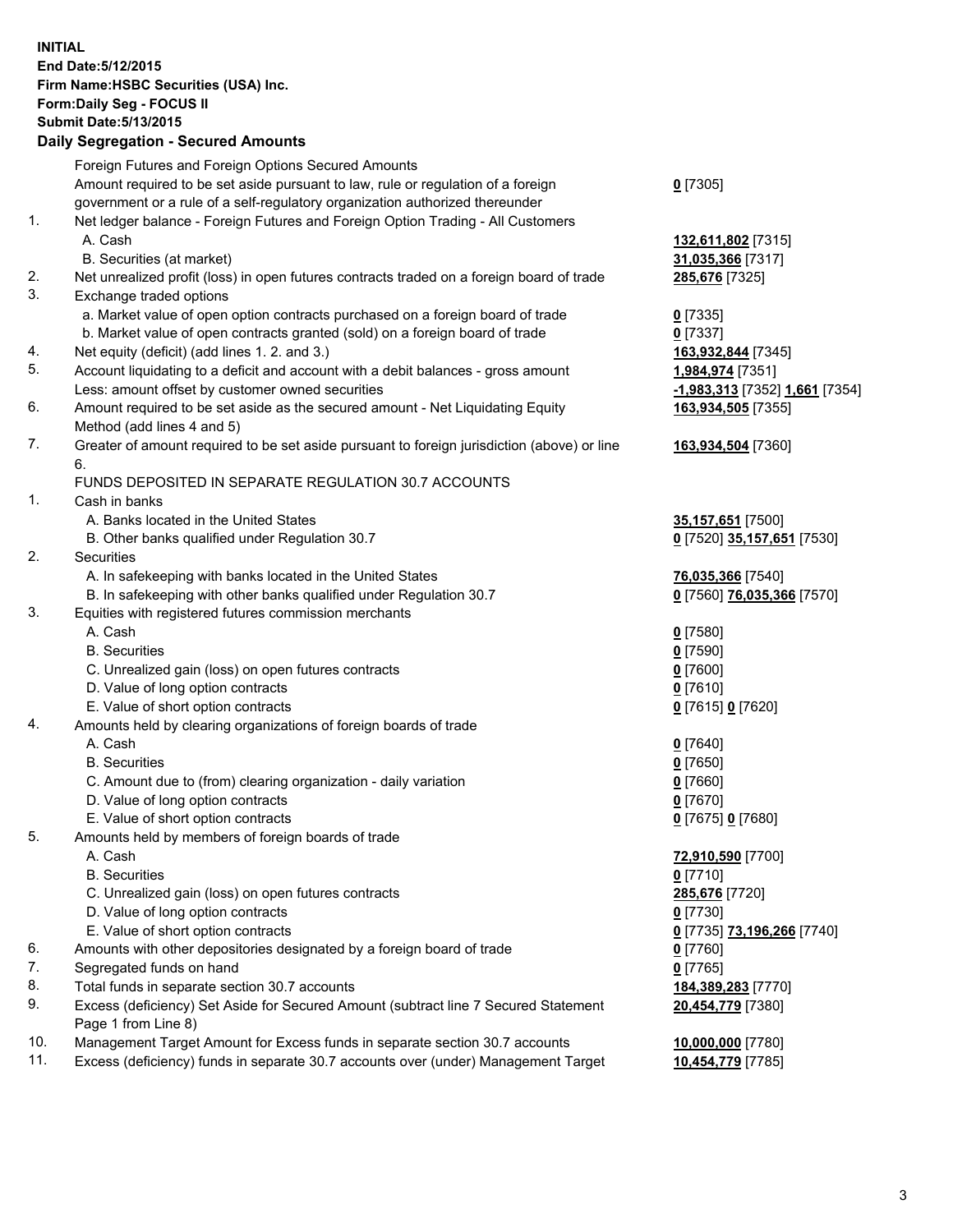|     | <b>INITIAL</b><br>End Date: 5/12/2015<br>Firm Name: HSBC Securities (USA) Inc.<br>Form: Daily Seg - FOCUS II |                            |
|-----|--------------------------------------------------------------------------------------------------------------|----------------------------|
|     | <b>Submit Date: 5/13/2015</b>                                                                                |                            |
|     | Daily Segregation - Segregation Statement                                                                    |                            |
|     | SEGREGATION REQUIREMENTS(Section 4d(2) of the CEAct)                                                         |                            |
| 1.  | Net ledger balance                                                                                           |                            |
|     | A. Cash                                                                                                      | 147,059,000 [7010]         |
|     | B. Securities (at market)                                                                                    | 659,270,510 [7020]         |
| 2.  | Net unrealized profit (loss) in open futures contracts traded on a contract market                           | 150,988,139 [7030]         |
| 3.  | Exchange traded options                                                                                      |                            |
|     | A. Add market value of open option contracts purchased on a contract market                                  | 96,513,013 [7032]          |
|     | B. Deduct market value of open option contracts granted (sold) on a contract market                          | -6,267,570 [7033]          |
| 4.  | Net equity (deficit) (add lines 1, 2 and 3)                                                                  | 1,047,563,092 [7040]       |
| 5.  | Accounts liquidating to a deficit and accounts with                                                          |                            |
|     | debit balances - gross amount                                                                                | 2,218,159 [7045]           |
|     | Less: amount offset by customer securities                                                                   | -2,218,159 [7047] 0 [7050] |
| 6.  | Amount required to be segregated (add lines 4 and 5)                                                         | 1,047,563,092 [7060]       |
|     | FUNDS IN SEGREGATED ACCOUNTS                                                                                 |                            |
| 7.  | Deposited in segregated funds bank accounts                                                                  |                            |
|     | A. Cash                                                                                                      | 6,695,916 [7070]           |
|     | B. Securities representing investments of customers' funds (at market)                                       | $0$ [7080]                 |
|     | C. Securities held for particular customers or option customers in lieu of cash (at<br>market)               | 176,352,819 [7090]         |
| 8.  | Margins on deposit with derivatives clearing organizations of contract markets                               |                            |
|     | A. Cash                                                                                                      | 245,257,777 [7100]         |
|     | B. Securities representing investments of customers' funds (at market)                                       | 116,253,409 [7110]         |
|     | C. Securities held for particular customers or option customers in lieu of cash (at<br>market)               | 482,917,691 [7120]         |
| 9.  | Net settlement from (to) derivatives clearing organizations of contract markets                              | 7,353,688 [7130]           |
| 10. | Exchange traded options                                                                                      |                            |
|     | A. Value of open long option contracts                                                                       | 96,513,013 [7132]          |
|     | B. Value of open short option contracts                                                                      | -6,267,570 [7133]          |
| 11. | Net equities with other FCMs                                                                                 |                            |
|     | A. Net liquidating equity                                                                                    | 44,799,506 [7140]          |
|     | B. Securities representing investments of customers' funds (at market)                                       | $0$ [7160]                 |
|     | C. Securities held for particular customers or option customers in lieu of cash (at<br>market)               | $0$ [7170]                 |
| 12. | Segregated funds on hand                                                                                     | $0$ [7150]                 |
| 13. | Total amount in segregation (add lines 7 through 12)                                                         | 1,169,876,249 [7180]       |
| 14. | Excess (deficiency) funds in segregation (subtract line 6 from line 13)                                      | 122,313,157 [7190]         |
| 15. | Management Target Amount for Excess funds in segregation                                                     | 50,000,000 [7194]          |
| 16. | Excess (deficiency) funds in segregation over (under) Management Target Amount<br>Excess                     | 72,313,157 [7198]          |